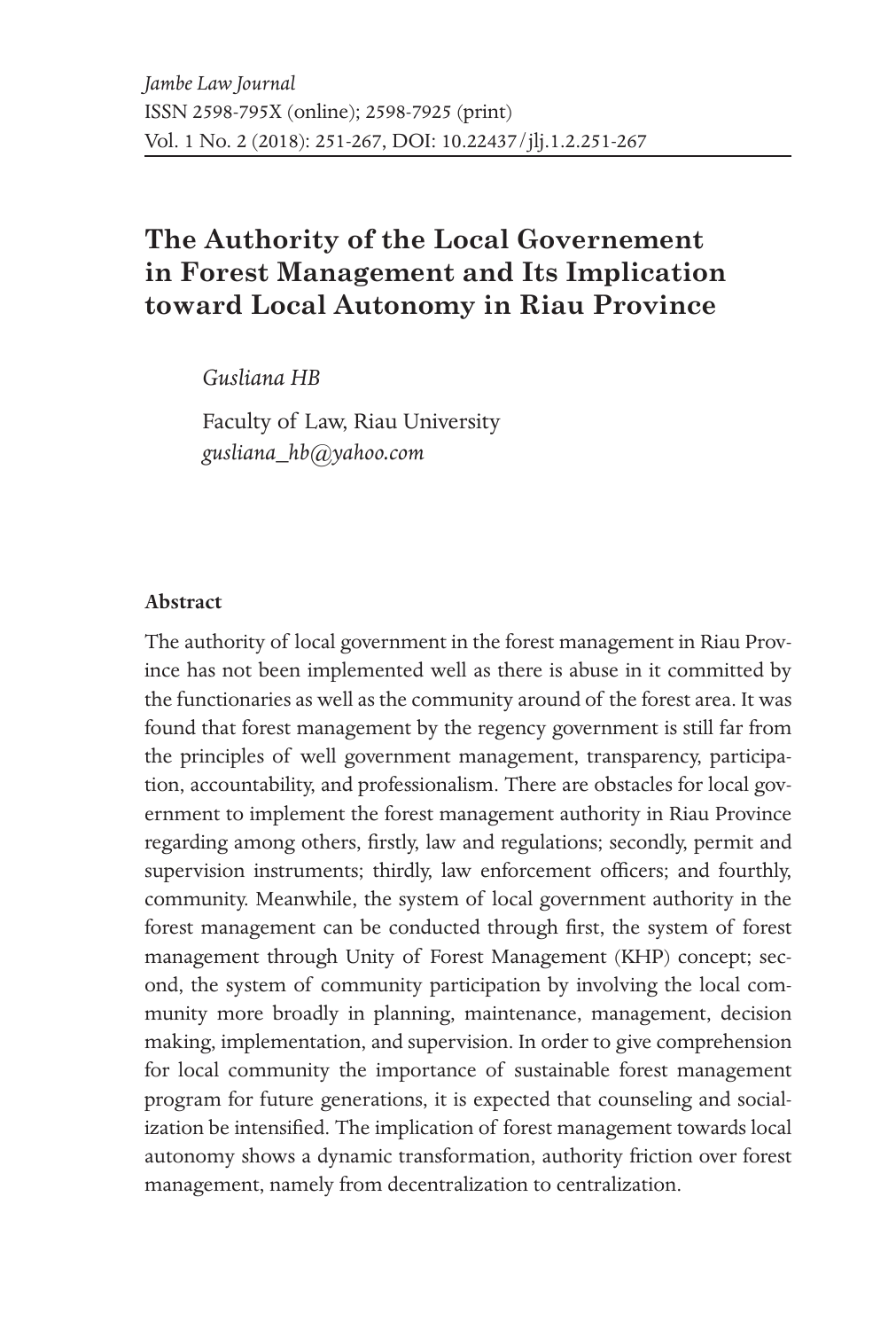**Keywords**: Authority, Local Government, Forest Management, Local Autonomy

## **A. Introduction**

*Hutan mempunyai kedudukan, fungsi dan peranan yang sangat penting dalam menjunjang pembangunan nasional. Hal ini disebabkan karena hutan bermanfaat bagi sebesar-besarnya kemakmuran dan kesejahteraan rakyat Indonesia.*<sup>1</sup> Forest is a priceless gift from God. Therefore man has a responsibility to protect and preserve it by among others avoiding to causing damages on this earth in order to keep it preserved not only for today but also in the future.

As long as the forest management is concerned with respect to local autonomy based on the Law Number 23 / 2014 about Local Government replacing the Law Number 32 / 2004 about Local Government, it found that more than a half of authority are divided into central and provincial. Regencies or citiy still have some authorities over some issues though no more bigger than what Local Government law has provided. The Law Number 23 / 2014 about Local Government places all forestry planning matters on the hand of Central Government (in this case The Ministry of Environment and Forestry (KLHK)). The Local Government law shall not explicitly provide forestry planning authority to province and regency.

With forestry matter as the local authority, there is only a conservation that is applied for Regency/City, management of the public forest park (TAHURA). Similarly, with respect to other strategic authorities such as suggestion for changing status and function of forest from forest area to non-forest area, there is no regency authority for forest areas exchange. The implementation of production and protection forest areas utilization were applied to provincial government.2 There is a friction authority happened in the forest manage-

<sup>1</sup> Salim H.S., *Dasar-dasar Hukum Kehutanan*, Edisi Revisi, Sinar Grafika, Jakarta, 2013, p. 1.

<sup>2</sup> Bernadinus Steni, *Membedah Undang-Undang Pemerintahan Daerah yang Baru, Apa yang Baru dalam Pembagian Urusan dan Kewenangan Pusat-Daerah di Bidang Sumber Daya Alam*, Institut Penelitain Inovasi Bumi (INOBU), 2016, p.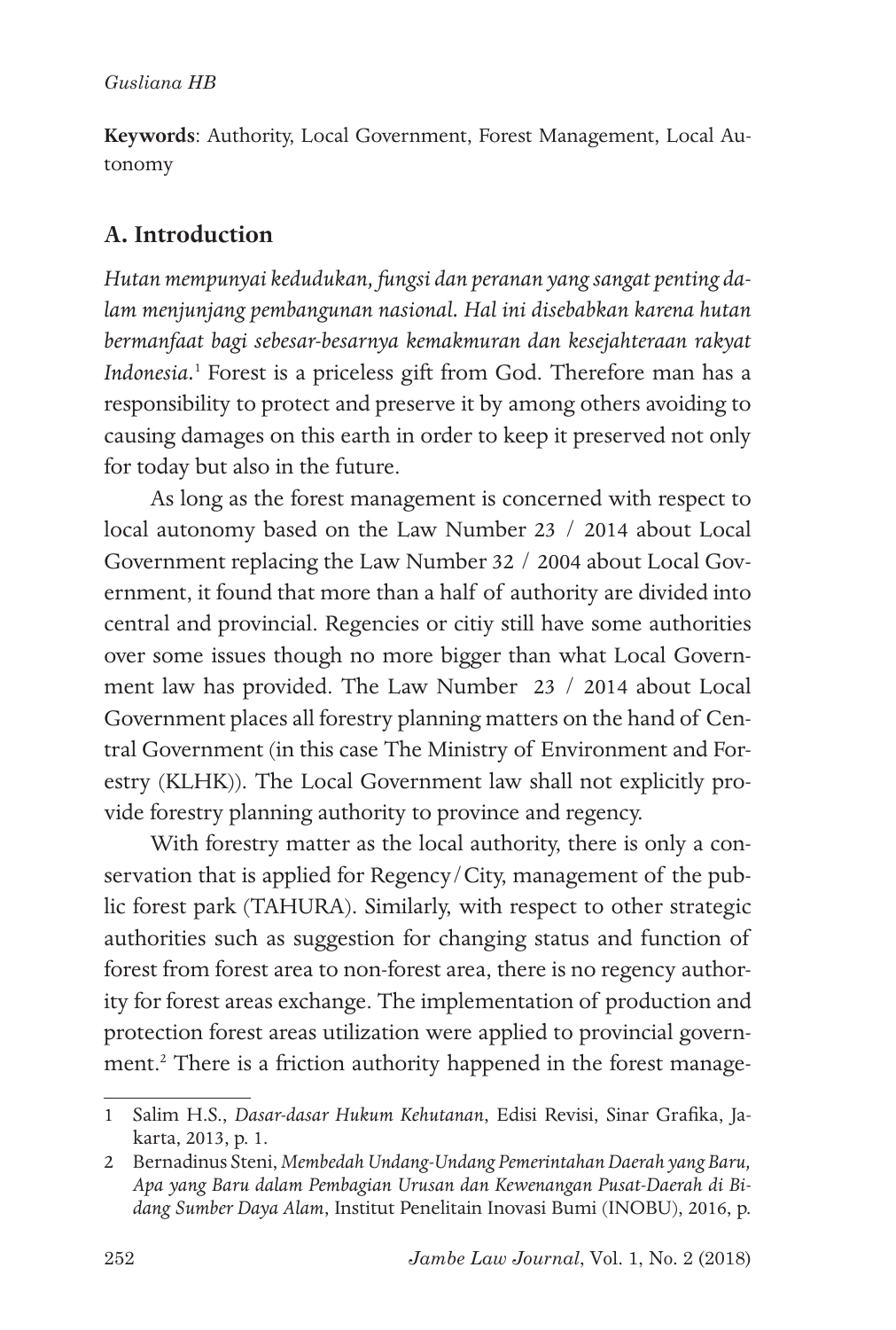ment based on the Law Number 23 / 2014 about local government that was regulated previously in the Law Number 32/ 2004.

Forestry decentralization implementation was characterized by business and power interests toward forest authority. On the one side, there is no discharge from central government that already hold, while on the other side, local government competes to reach the authority and position in their own region by any means. As the results of the interests are forest damages resulting in bad influences for environment, economy, institutional and social politics especially with regard to accessibility and biodiversity of forestry resources.<sup>3</sup> The way of exploitative and business oriented natural resources utilization gave impact to the deflation of people living standard increasing poverty level in the society who live around the forest. Forest damage rate has increased as a result of mismanangement of forest area which has been implemented for ten years like the one in Riau Province.

The forest area based on the Department of Forestry in Riau Province is 8.6 million hectare. To be specified by its function are as follow: 228,793.82 hectare (2.66%) is a conservative forest, 1.605.762,78 hectare (18,67%) is a permanent tree farm, 1.815.949,74 hectare (21,12%) is a limited tree farm, and 531.852,65 hectare (6,19%) is a natural conservation forest and 4.277.964,39 hectare (49,75%) is a productive conservative forest.

Compared to other provinces, Riau Province is in the highest rank for reforestation (73.653,7 hectare/year), but the gross deforestation area in this province is also very large (275.593,1 hectare/year), so that the increasing of forest is not comparable to the it reduction. As a result, the deforestation rate in Riau Province is still in the highest rank (201.939,4 hectare/year). The condition influenced by the quantity of Forest Area Utilization, especially the Business Permit for the utilization of Forest Timber Nature Product (*IUPHHK-HA*) and

i.

<sup>3</sup> Iskandar, *Hukum Kehutanan, Prinsip Hukum Pelestarian Fungsi Lingkungan Hidup dalam Kebijakan Pengelolaan Kawasan Hutan Berkelanjutan*, Mandar Maju, Bandung, 2015, p. 5.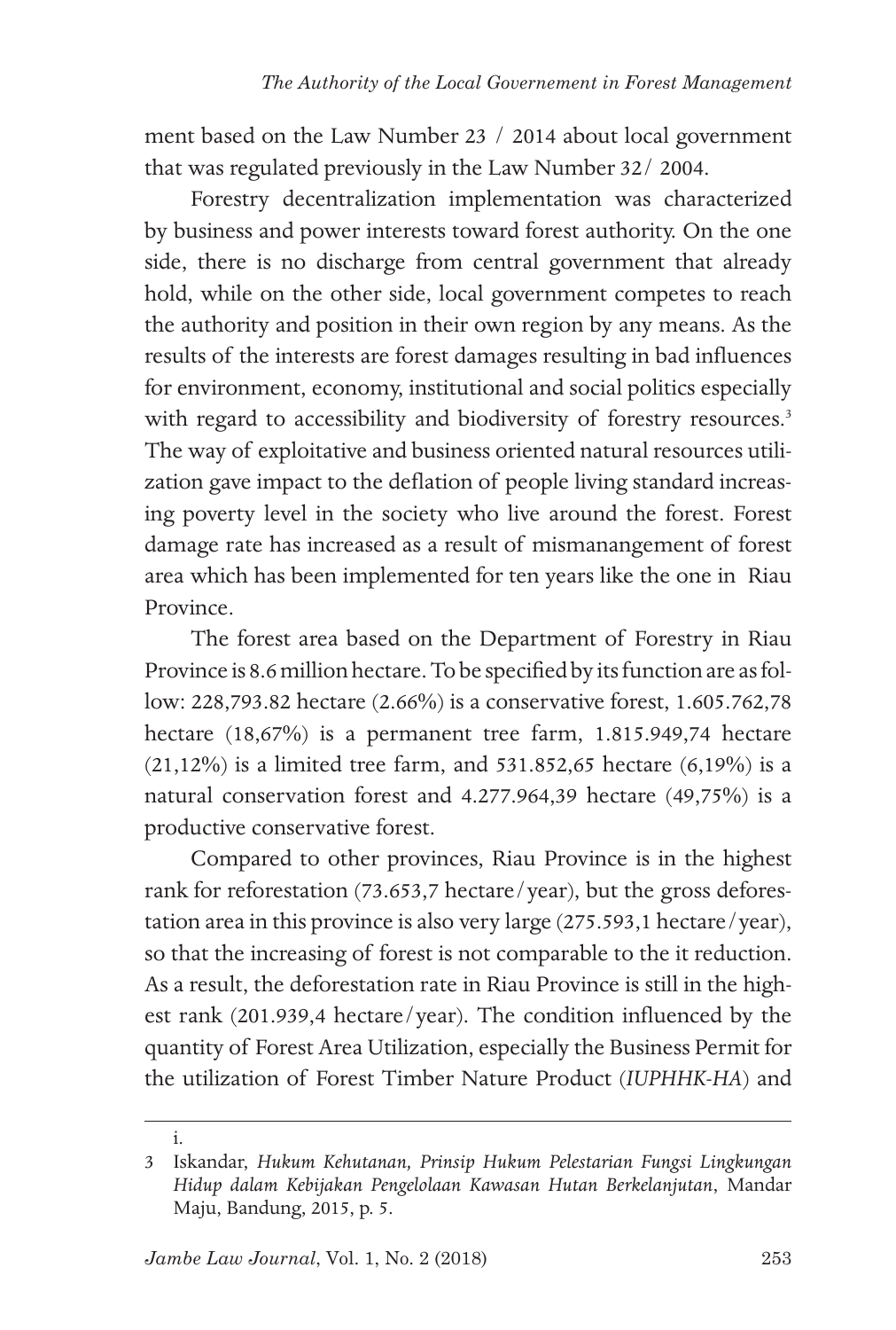

#### **Map**: Riau Province Forest Area

Source : *Dinas Lingkungan Hidup dan Kehutanan* (Department of Forestry and Environment) Riau Provinsi*,* 2017

Business Permit of Timber and Plantation Forest Product Utilization (IUPHHK-HT). The high change in forest cover caused by farming and plantation activities also unauthorized taking in this area.<sup>4</sup>

Forest management in Riau Province has caused many problems; firstly, it began from deforestation and degradation of the forest; secondly, there is a conflict with the local community when environmental pollution occurs as the corporation of industrial forest and oil palm plantations operated; thirdly, the forest damage in Riau has caused flood in every rainy season and forest fires during dry season; and fourthly, the corruption practices is the access to monopolistic practices and ecological damage. The forest management practices has failed to guarantee the sustainable natural forest in Riau that would potentially threat the existence of forest and community in Riau. Floods and forest fires that occurred in Riau Province have proofed that the existing forest of Riau can no longer maintain the environmental balance. The forest management slogans for community welfare is beyond the expectation and reality. In addition, the

<sup>4</sup> Direktorat Inventarisasi dan Pemantauan Sumber Daya Hutan, 2015, Direktorat Jenderal Planologi Kehutanan dan Tata Lingkungan Kementerian Lingkungan Hidup dan Kehutanan, 2015, *Deforestasi Indonesia Tahun 2013-2014*, Kementerian Lingkungan Hidup dan Kehutanan, 2015, p. 43.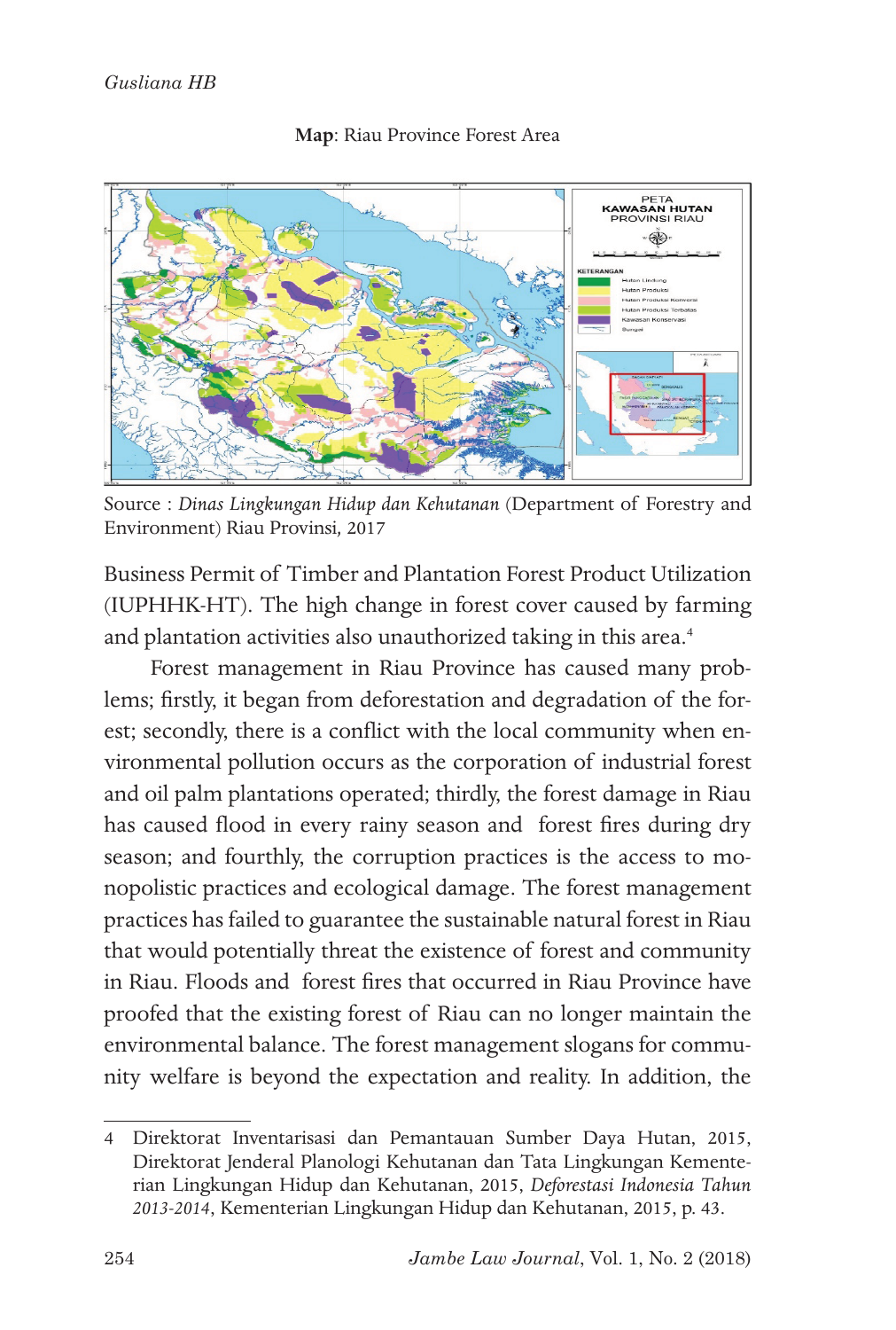poverty is still there maong the community who live around the for $ext{5}$ 

There is a fundamental problem that arises in some incompatible legal instruments, Local Government and Forestry law. The Ministry of Forestry believed that forestry decentralization is regulated with several restrictions that appropriate in forestry law, while local government hold on Local Government Law which gives much authority for the local, especially in giving business claim for production forest. However, after the friction authority of forest management occured, another problem appeared, the implementation in field that gives some impacts for forest management institutions, there is a half-hearted in forest management by Forest Management Unit (FMU) that does not work optimally, determination of forest area boundaries that still inflicts a conflict between community and corporative parties, even forest corruption become one from the causes of forest damage that bring out some disadvantage not only for countries but also community and environment. While the problem that was brought up in this journal is how the local government authority in forest management in Riau Province. What are the obstacles for local government in the implementation of forest management authority in Riau Province and how is the local government authority system in forest management as well as the implications for local autonomy.

This research is a legal research with empirical type of legal research which is also called as field research.<sup>6</sup> Empirical legal research is a type of legal research that analyzes and examines the work of law in society.7 Empirical legal research is a legal research methodology that seeks to see the law in a real sense or, in another words, to see

<sup>5</sup> Jaringan Kerja Penyelamat Hutan Riau (Jikalahari) dalam 14 Tahun Melawan Monopoli Pengusaha Hutan dan Lahan, *Catatan Hitam Tata Kelola Hutan dan Lahan di Riau 2002-2016*, Pekanbaru, 2016, p. 144.

<sup>6</sup> Jonaedi Efendi dan Johnny Ibrahim, 2018, *Metode Penelitian Hukum Normatif dan Empiris*, Prenadamedia Group, Jakarta, p. 149.

<sup>7</sup> Ishaq, 2017, *Metode Penelitian Hukum, Penulisan Skripsi, Tesis serta Disertasi*, Alfabeta, Bandung, p. 70.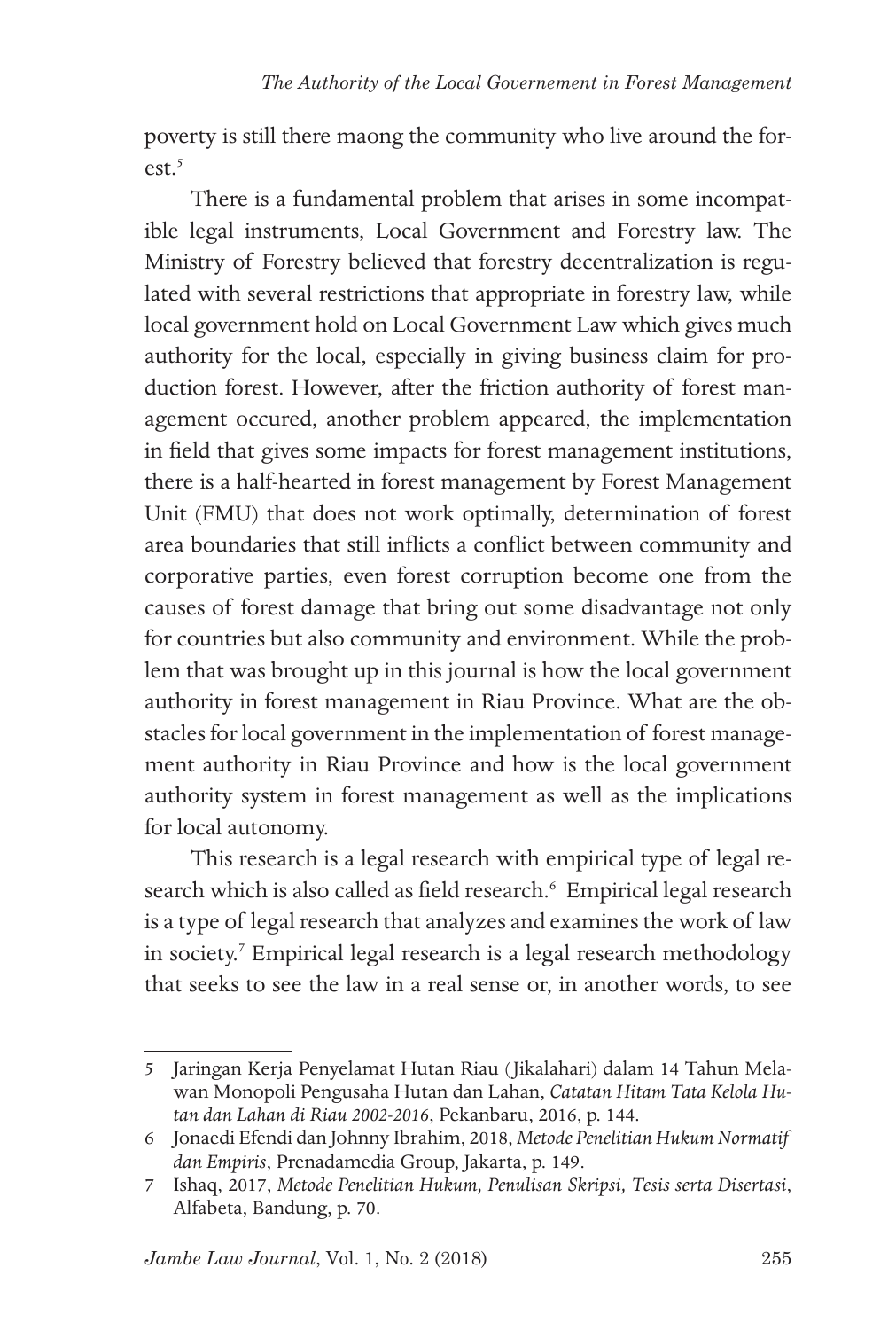and examine how the law work in society.8

Empirical legal research use 2 kinds of data, there are (1) primary data, data that obtained the source directly from the field, and (2) secondary data. Secondary data includes primary legal material, secondary legal material, and if necessary tertiary legal material.<sup>9</sup> The field data needed as supporting data is obtained through information and opinions from respondents determined in purposive sampling (determined by the researcher based on their want) and random sampling (determined by the researcher randomly).<sup>10</sup> The data in empirical legal research consists of primary data and secondary data. The primary data was collected through observation, interview, and questionnaire. Data analysis used in empirical legal research can be done qualitatively, which describe the data in a quality and comprehensive manner in the form of regular sentences, logic, not overlapping, and effective in order to ease comprehension and interpretation data.<sup>11</sup> Based on the research characteristic that used analytic descriptive research method, thus the data analysis is qualitative approach towards primary data and secondary data.<sup>12</sup> Then, followed by deduction analysis.

## **B. Local Government Authority in Forest Management in Riau Province**

Local government authority in forest management regulated in the Law Number 23/2014 about Local Government and the Law Number 41/1999 about forestry, Goverment Regulation Number 6/2007 that regulates forest system, forestry plan, and forestry utilization. The Law Number 23/2014 Article 9 paragraph (1) Dividing government business into absolute government business, concurrent government business, and general business. Especial for concurrent gov-

<sup>8</sup> Jonaedi Efendi dan Johnny Ibrahim, *Op Cit*, p. 150.

<sup>9</sup> Abdul Kadir Muhammad, 2004, *Hukum dan Penelitian Hukum*, Citra Aditya Bakti, Bandung, p. 151.

<sup>10</sup> Zainuddi Ali, 2009, *Metode Penelitian Hukum,* Sinar Grafika, Jakarta, p. 107.

<sup>11</sup> Ishaq, *Op Cit*, p. 74.

<sup>12</sup> Zainuddi Ali, *Op Cit*, p. 107.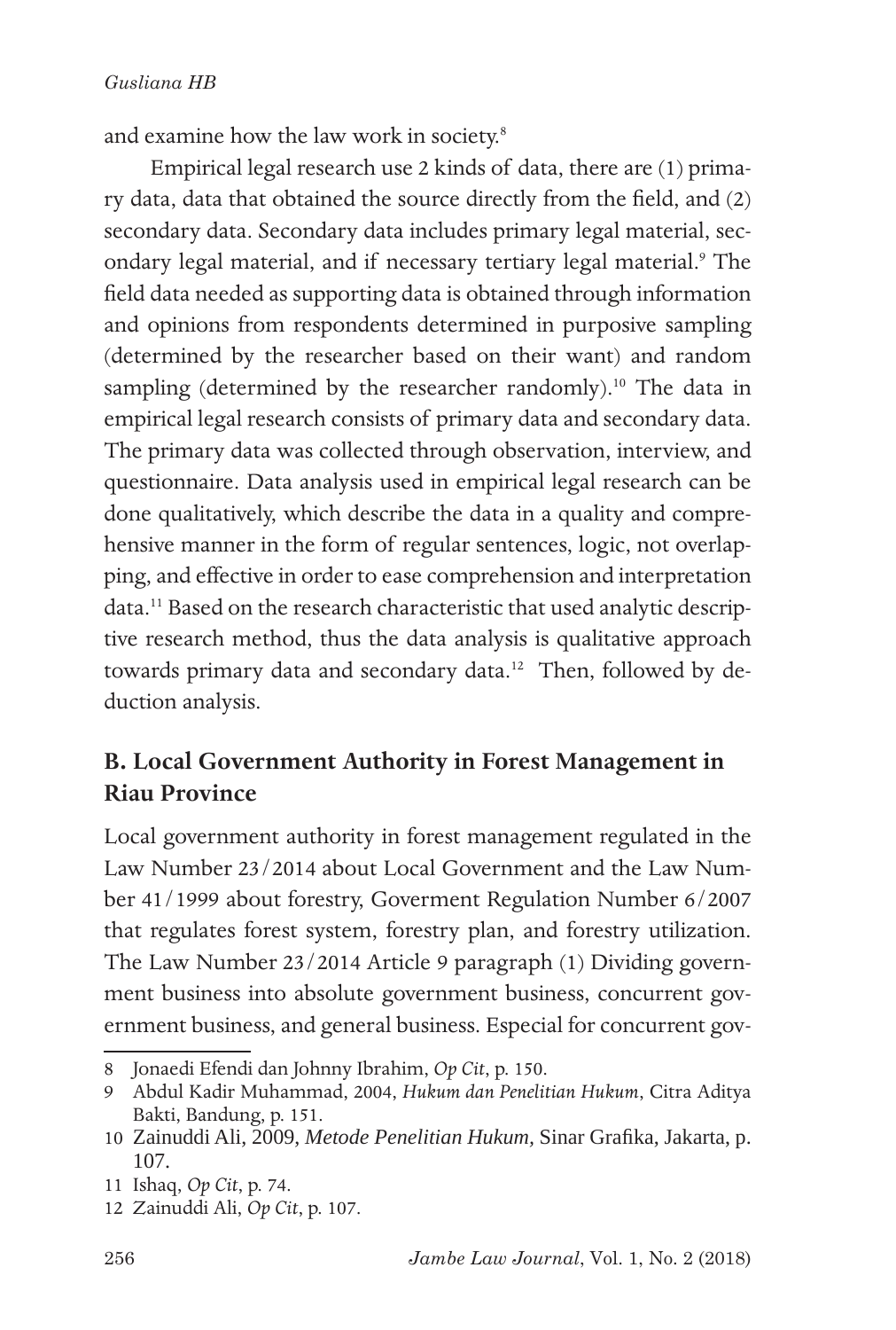ernment business which is local authority consists of Compulsory Government Business and Alternative Government Business. Alternative Government Business covers: marine and fisheries, tourism, agriculture, forestry, minerals and energy resources, trade, industry and transmigration. Similarly, the Law Number 41/1999 about Forestry, in Chapter VIII Article 66 regulated that to impelement forestry management, the government give a half of their authority to local government. The delivery of some authority aim to improve the forest management effectiveness to develope local autonomy.

The management of government business in marine and fisheries, tourism, agriculture, forestry, minerals and energy resources context are divided into Central Government and Local Government. While government business in forestry related to management of the public forest park (TAHURA) in regency/ city became local authority. The other strategic authorities such as business transformation suggestion and forest functions from forest area becoming non-forest area also the suing as well as no regency authority for forest area exchange. The implementation of productive and protected forest utilization will be handled by province government.

The distribution for Forestry Government Business covers: First, Forest planning is for central government authority that consists of: (a) Forest inventory managing; (b) forest area inauguration managing; (c) forest area stewardship managing; (d) forest area forming managing; and (d) national forest planning managing.

 Second, forest management. Central Government Authority in forest management are: (a) forest system managing; (b) forest management planning; (c) forest utilization managing; (d) forest rehabilitation and reclamation managing; (e) forest protection managing; (f) forest products management and administration managing; (g) forest area management for specific purposes managing (KH-DTK). While Province Government Authority in forest management consists of: (a) Forest system unit management except conservation forest management (KPHK); (b) forest system unit management planning except conservation forest management (KPHK); (c) forest utilization in productive and protected forest area, covers: (i) forest

*Jambe Law Journal*, Vol. 1, No. 2 (2018)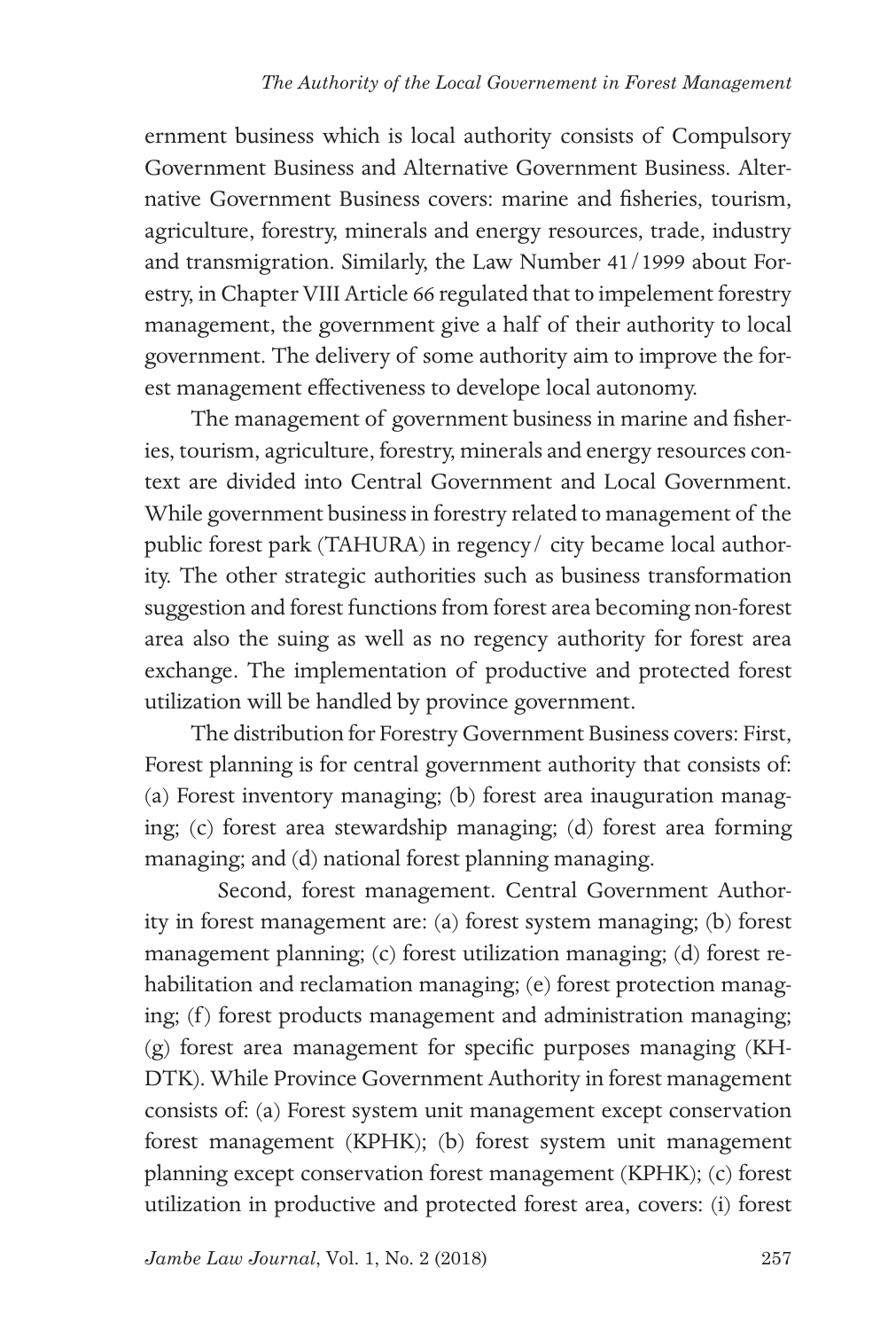#### *Gusliana HB*

area utilization; (ii) non-timber forest products utilization; (iii) forest products collecting; (iv) environmental services except storage and / or absorption of victims utilization; (d) rehabilitation outside the forest area of country; (e) forest protection in protected and productive forest; (f) non-timber forest products utilization managing; (g) timber forest product utilization managing with more than 6,000 m3/ year of production capacity; (h) KHDTK management for religious purposes.

Third, Living Natural Resources conservation and the ecosystem. There are Central Government Authorities in Living Natural Resources conservation and the ecosystem: (a) nature reserve and nature conservation managing; (b) plants and wild animals conservation; (c) environmental conditions of nature conservation areas utilization sustainably; (d) the implementation of utilization of wild plants and animals. While the province government authority in conservation of natural resources and ecosystems, such as : (a) The implementation of protection, preservation, and utilization of forest park sustainable (TAHURA) the cross regional of regency/city; (b) The implementation protection of wild plants and animals that are not protected and/or not included in Appendix CITES and (c) The implementation of the area management has an important ecosystem value and nature reserve buffer area and the nature conservation area. The authority of Regency/City Regional Government in the conservation of biological Natural Resources and their ecosystem only in the implementation of the forest park management (TAHU-RA) District / City.

Fourth, Education and Training, Counseling and Community Empowerment in Forestry Sector. Central government authority in Education and Training, Counseling and Community Empowerment in Forestry Sector such as : (a) organizing education and training also forestry secondary education; (b) national forestry counseling. While the province government authority in Education and Training, Counseling and Community Empowerment in Forestry Sector, such as : (a) the implementation of province forestry; (b) the community empowerment in forestry sector.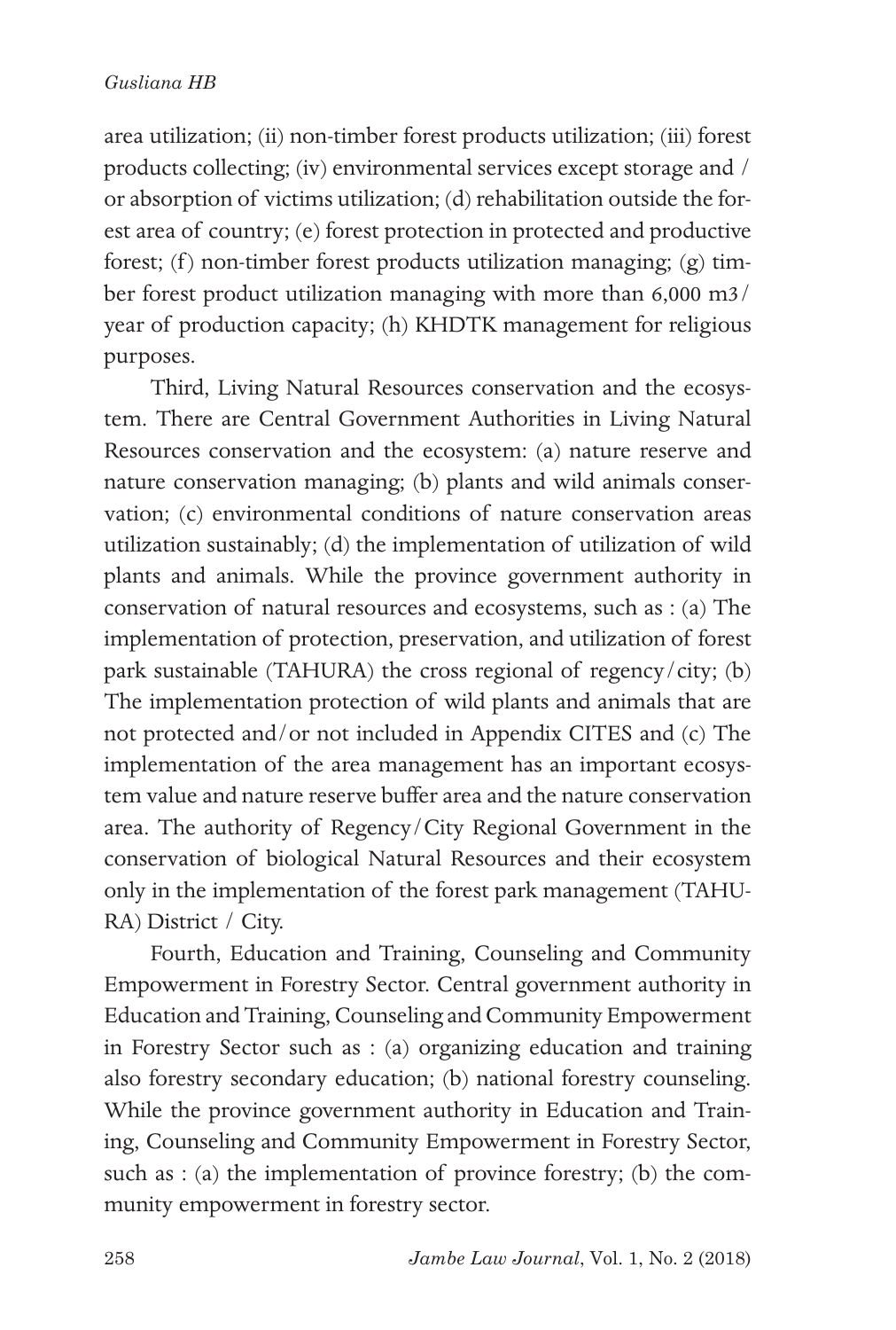Fifth, Watershed Management (DAS). Central government be competent to held Watershed Management (DAS) as well as province government. They are able to held DAS management across the cities and in cities area in one province area. Sixth, Forestry Supervision. Central government be competent to held forest management supervision.

 Forest management covers (a) forest system and forest management planning (b) forest are utilization (c) rehabilition and reclamation and (d) forest protection and conservation. Related to the Local Government Authority in forest management in Riau Province has not been running as yet so far, because there is deviation in it, that caused by functionaries as well as individual community around of the forest area. Forest management by the regency government is still far from the principles of well government management, transparency, participation, accountability, and professional. Forest management in Province or Riau causing so many problems, firstly, it starts from deforestation and degradation the forest of Riau, secondly, there is a conflict with the local community and environmental pollution occurs when corporation of industrial forest and oil palm plantations have operate, thirdly, the forest damage in Riau causing flood every rainy season and forest fires during dry season, and fourthly, the corruption practices is the access to monopolistic practices and ecological damage. The forest management practices should be able to guarantee the sustainable natural forest in Riau but that is not implemented, and the forest management threatens the existence of forest and community in Riau. Floods and forest fires that occurred in Riau Province have proofed that existing forest in Riau can no longer maintain environmental balance. The forest management slogans for community welfare seemed to have failed, while the poverty among the community still existed around forest<sup>13</sup> states.

Local government is the authorized and responsible party if

<sup>13</sup> Jaringan Kerja Penyelamat Hutan Riau (Jikalahari) dalam 14 Tahun Melawan Monopoli Pengusaha Hutan dan Lahan, *Catatan Hitam Tata Kelola Hutan dan Lahan di Riau 2002-2016*, Pekanbaru, 2016, p. 144.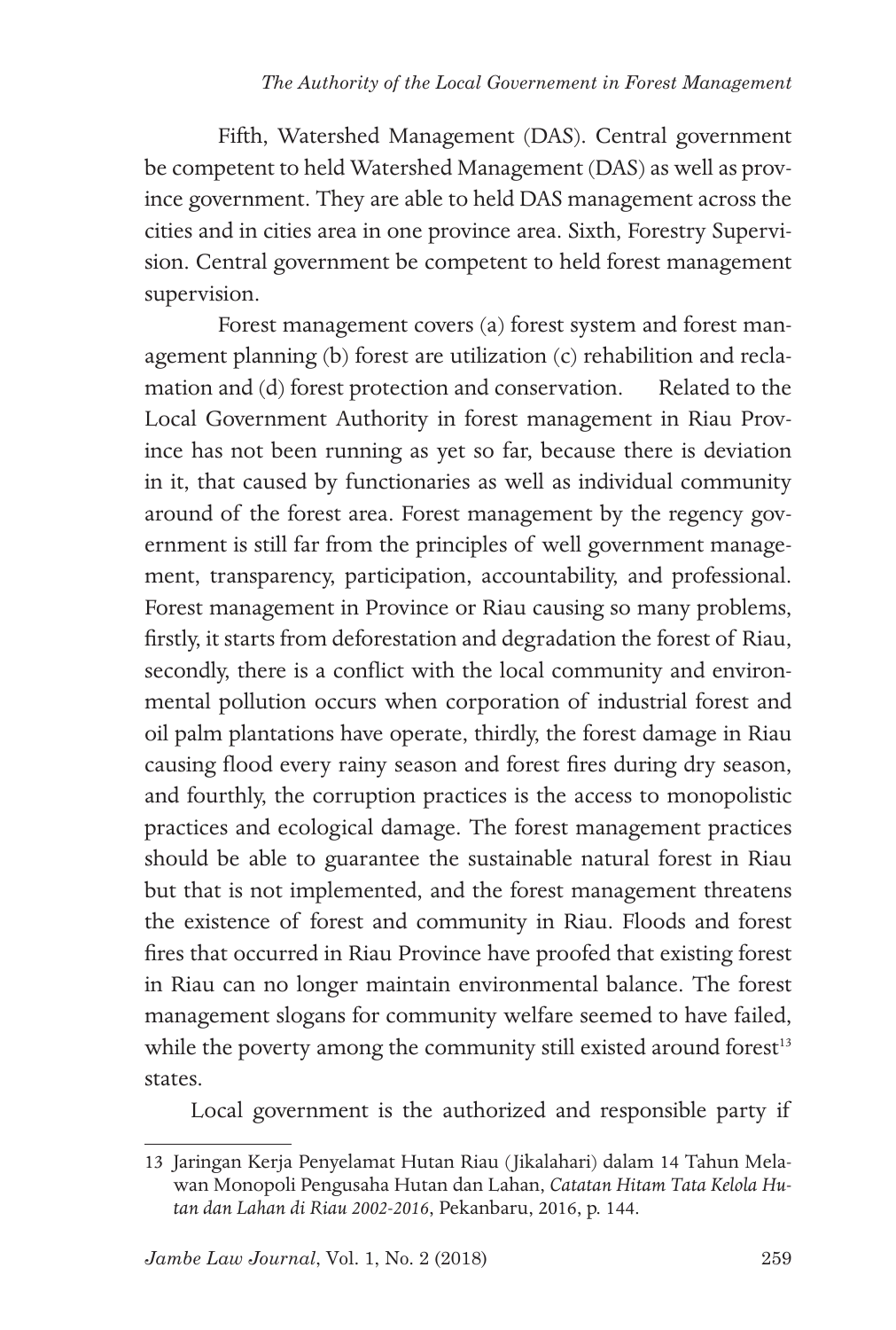#### *Gusliana HB*

there is a declining of forest production and authority manipulation in business and forest purposes. Local government have to supervise and coordinate through Forestry Department and Central Government, in order to uphold environment law in forest management.<sup>14</sup> However, corruptive behavior and authority manipulation in permission as well as weak supervision also law uphold are the causes off the forest damage so far.

Corruption permission was definite as authority manipulation in the inappropriate permission as the provisions. The corruption offences court has been impose punishment toward a governor, 2 regents, and 3 Head of Department in Riau Province because achieved a bribe and dividend in 20 permissions of forest utilization in Riau Province (*Putusan Pengadilan Tipikor Kejahatan dan Kehutanan Riau 2009-2012/*the Decision of Corruption Court over Criminality and Forestry). According to the Corruption Eradication Comission (KPK) study in 2010 found 79 inappropriate permissions of forest utilization. Forest Law Enforcement, Governance and Trade (SVLK) is a legal market instrument in the forest management policies which is a way to wash permissions of corruption that happened in forestry sector.<sup>15</sup> Forestry corruption (IUPHHKHT Permission and RKT) for 20 HTI corporations who involve a convict Governor of Riau, Rusli Zainal, 2 regents (Azmun Jaafar and Arwin AS), 3 Heads of Forestry Department in Riau also a planning offer the function of forest corruption and land related to RTRWP of Riau that involves Governor, Anas Ma'mun and a plantation businessman. Those give a bad impact for forest condition. Forest management unit has not been functioning in the forest management planning, national forest policy, province and regency/city related to forestry in order to be implemented, held a forest management event in their region, monitoring and scoring also give a chance for investment so the forest management objec-

<sup>14</sup> Arnita*,* 2013, *Pengelolaan Hutan dalam Rangka Otonomi Daerah oleh Pemerintah Aceh Utara*, Kanun Jurnal Ilmu Hukum No. 59 Tahun XV (April 2013), p. 85.

<sup>15</sup> Transparency International Indonesia Local Unit Riau, *Sistem Verifikasi Legalitas Kayu (SVLK) dan Pengabaian Pelanggaran Perizinan di Indonesia (Studi Kasus Riau*), 2013, p. 1.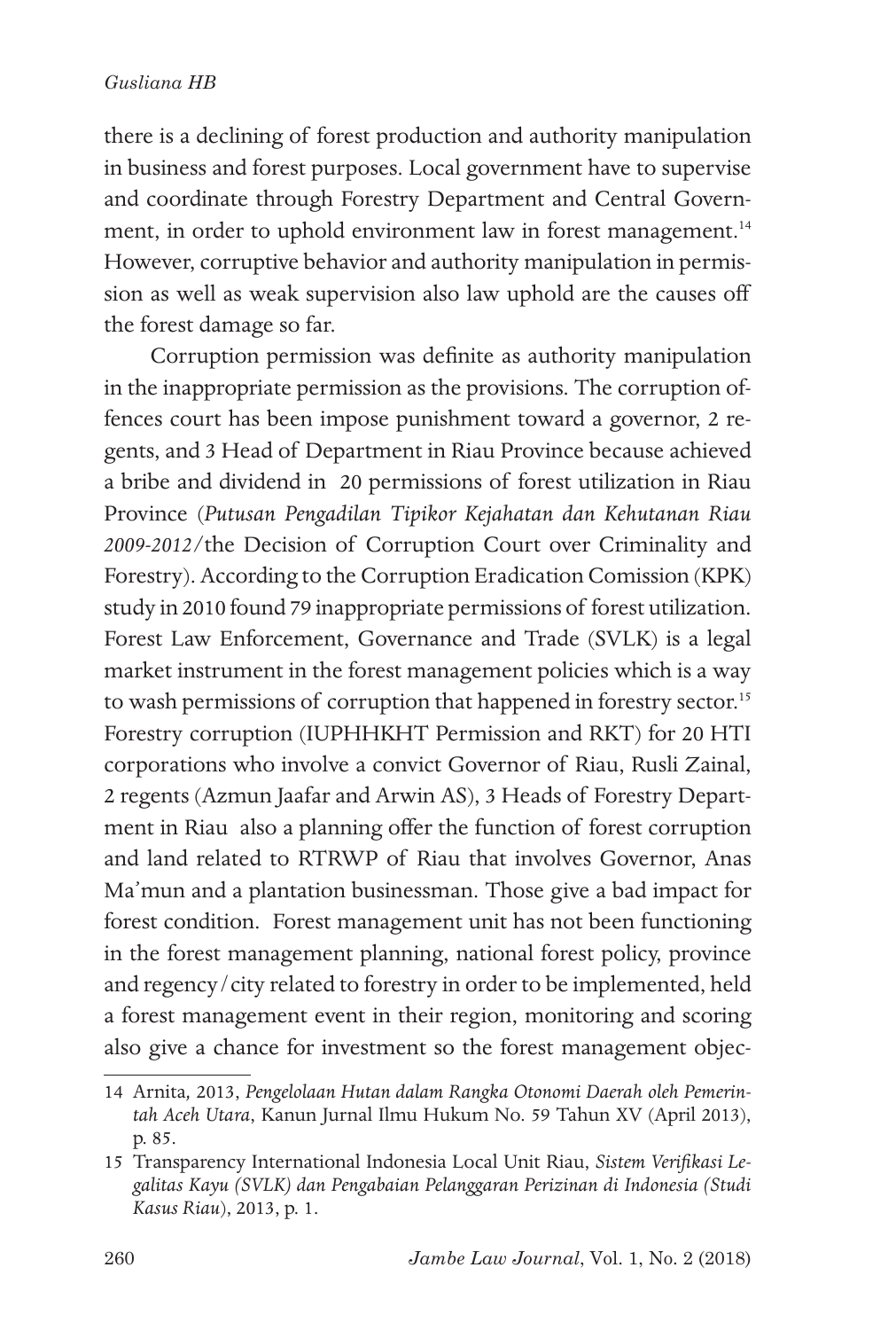tives will be reached.

Furthermore, illegal login is also the cause of the forest damage in Riau Province. Forest exploitation be perceived too much. Therefore corruption practices in forest management and forest exploitation policy involve unstoppable forest damage.

## **C. The Obstacles for Local Government in Forest Management Authority in Riau Province**

There are several obstacles for local government in forest management authority in Riau Province, such as:

## *1. Law and Regulation*

Inconsistent of law related to forestry give impact to rules of law in forestry. Forestry rules give an impact to forest product utilization permission. Inconsistent of law types that appear such as an opposition between the Law Number 41 / 1999 about forestry that decide a type of permission suitable with main function of forest utilization. Related to this, Ministry was attributive authorized related to giving and organizing many types of that permissions but based on Goverment Regulation Number 34 / 2002 which is give different description because the Ministry only give his permission for Forest Plantation Wood Production Permit (IUPHHK) for nature forest and plantation forest, in the Government Regulation explanation was determined that every region can held authority given by IUPHHK institutional, vision also mission. It means government regulation contents encourage decentralization of permission that every region already state their readiness for IUPHHK.16 Inconsistent of regulation also leads corruption practices in forestry sector. The criteria of are that provided for HTI permission giving such as vacant land, read etc. are doesn't work. Corruption chance related to supervision happen be-

<sup>16</sup> Sudi Fahmi, 2010, *Konsistensi Hukum antara Pemerintahan Pusat dan Daerah, Studi atas Pelaksanaan Desentralisasi dalam Bidang Kehutanan*, Diterbitkan atas Hibah Pemerintahan Provinsi Riau Tahun 2009-2010, Penebit Total Media, Yogyakarta, p. 11.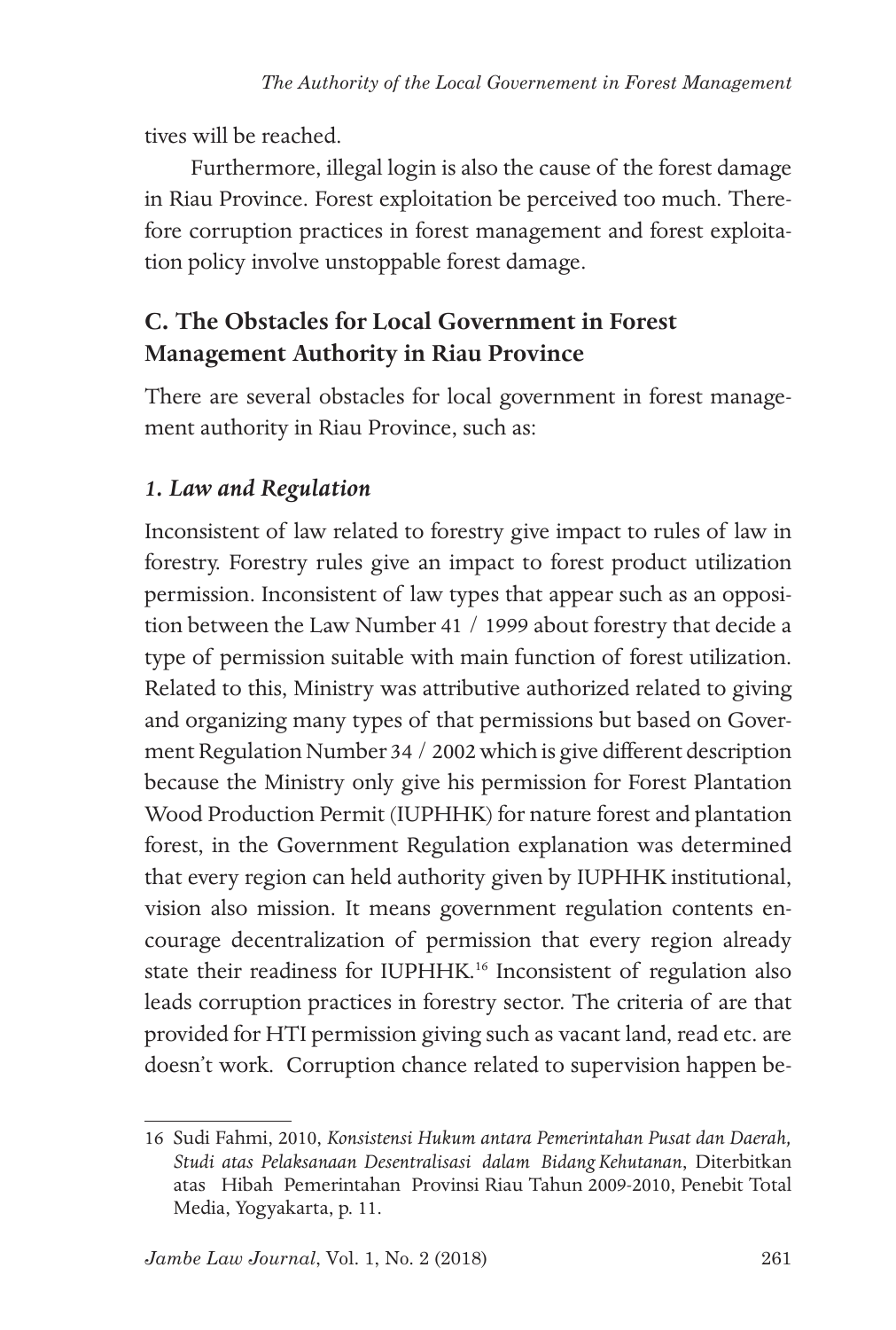#### *Gusliana HB*

cause of weak implementation in field. There are rules and principle policy about conservation forest system in which government has to supervise toward that rules but their unprofessional become a constraint of forest management. Law inconsistency Central and Local Government authority delegation also give impact about uncertainty of law and forest area status. Uncertainty problem of overlapping land ownership caused forest damage.

### *2. Permission Instrument and Supervision*

There must be permission in forest management but the permission was abused. The abused permission become one of forest damage causes in Riau Province. Giving permission for inappropriate area was indicated that there is a corruption practices. Corruption in forest area zoning related to lay out planning such as : (1) Creating uncertainty toward forest area zoning by keeping national land use plan (RTRWN), forest use agreement (TGHK), province land use plan (RTRWP), and regency land use plan (RTRWK) so if there is a law breaker, law will followed him, (2) free of responsibility toward TGHK, RTRWP, and RTRWK through RTRWP revision as well as RTRWK in order to protect the corruptors.<sup>17</sup>

Bad supervision involves country loss reach 35 billion rupiah/ year. A result of study state that weak supervision in lend use system permission involves non text country achievement lost caused by meaning in forest area about 15.9 billion rupiahs/year.<sup>18</sup>

### *3. Law Enforcer*

The minimum of Forest Management Unit (KPH) role in Riau Province become the obstacle of forest management. Besides, forest corruption has been massive and structured.

<sup>17</sup> Raflis, 2011, *Menyerahkan Hutan ke Pangkuan Modal*, *studi kasus Provinsi Riau*, Wacana Penataan Ruang dan Pengelolaan Sumberdaya, Jurnal Ilmu Sosial Transformatif, edisi 26 Tahun XIII 2011, Penerbit Insist, Yogyakarta, p. 161

<sup>18</sup> Annual Report of the KPK 2017, Demi Indonesia untuk Indonesia, Jakarta, p. 19.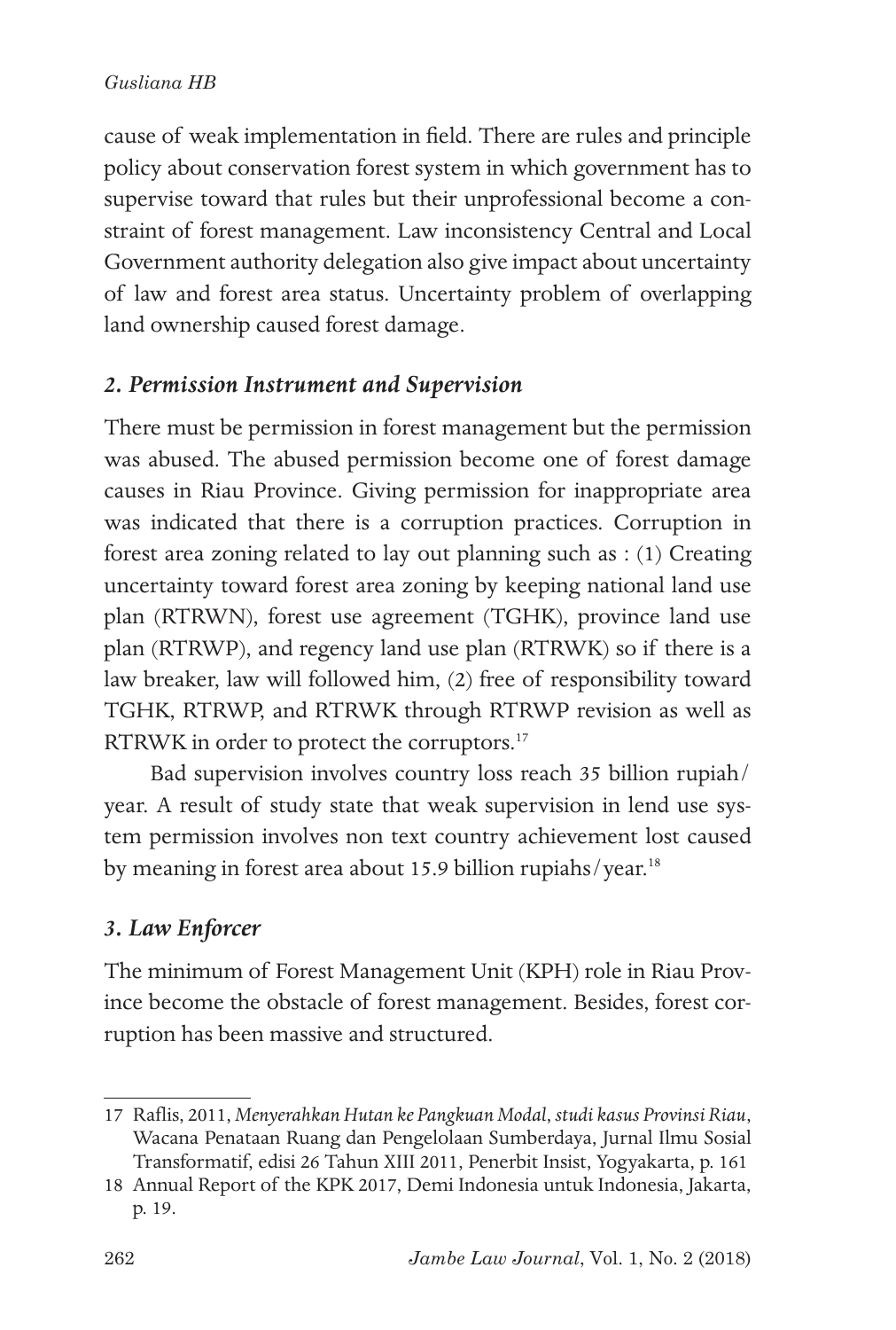### *4. Community*

The minimum of community involvement role become the obstacle of forest management. Inconsistent of law leads a conflict that appear in businessmen and community, businessmen and government and also community and government. The example that happen in Riau Province, PT. Sumatera Riang Lestari (SRL) one of subsidiaries of *Riau Andalan PULP and Paper* (RAPP) group. Since IUPHHK HT was applied in 1992 PT SRL area from 143,205 ha increase became 215,305 ha in 2007. It means through 15 years HTI concession area of PT SRL increased 72,100 ha. Almost every year the legality is change. The newest legality, Permit of Timber and Plantation Forest Product Utilization – Plantation Forest (IUPHHK-HT) *Nomor SK 208- MENHUT-II/2007* on 25th May 2007 215,305. It leads a conflict with community of Pulau Rupat sub-district because community area includes in company concession. As well as incident of *Pulau Padang* community that refused the existence of PT.RAPP because community found that its existence was against *SK Dirjen Bina Usaha Kehutanan Kemenhut No:5.3/VI-BUHT-2012* (Decrit of General Direcrorate of Forest Entrepreneurship) about temporary activity has stopped the IUPHHK-HT PT RAPP in *Pulau Padang* until there was a further information.

## **D. Local Government Authorities System for the Future in Forest Management and Its Implication toward Local Autonomy**

Decentralization of forest resources management in Indonesia basically to save Indonesian forests which are in damage. However, wrong forest resources management can give bad effect for forest based on the statement above so local government authority system in forest management for future will be passed :

1. Forest management system through forest management unit (KHP) concept. KHP is a way of decentralization process and delegacy authority that characterized by clear distributing between government authority business function and forest management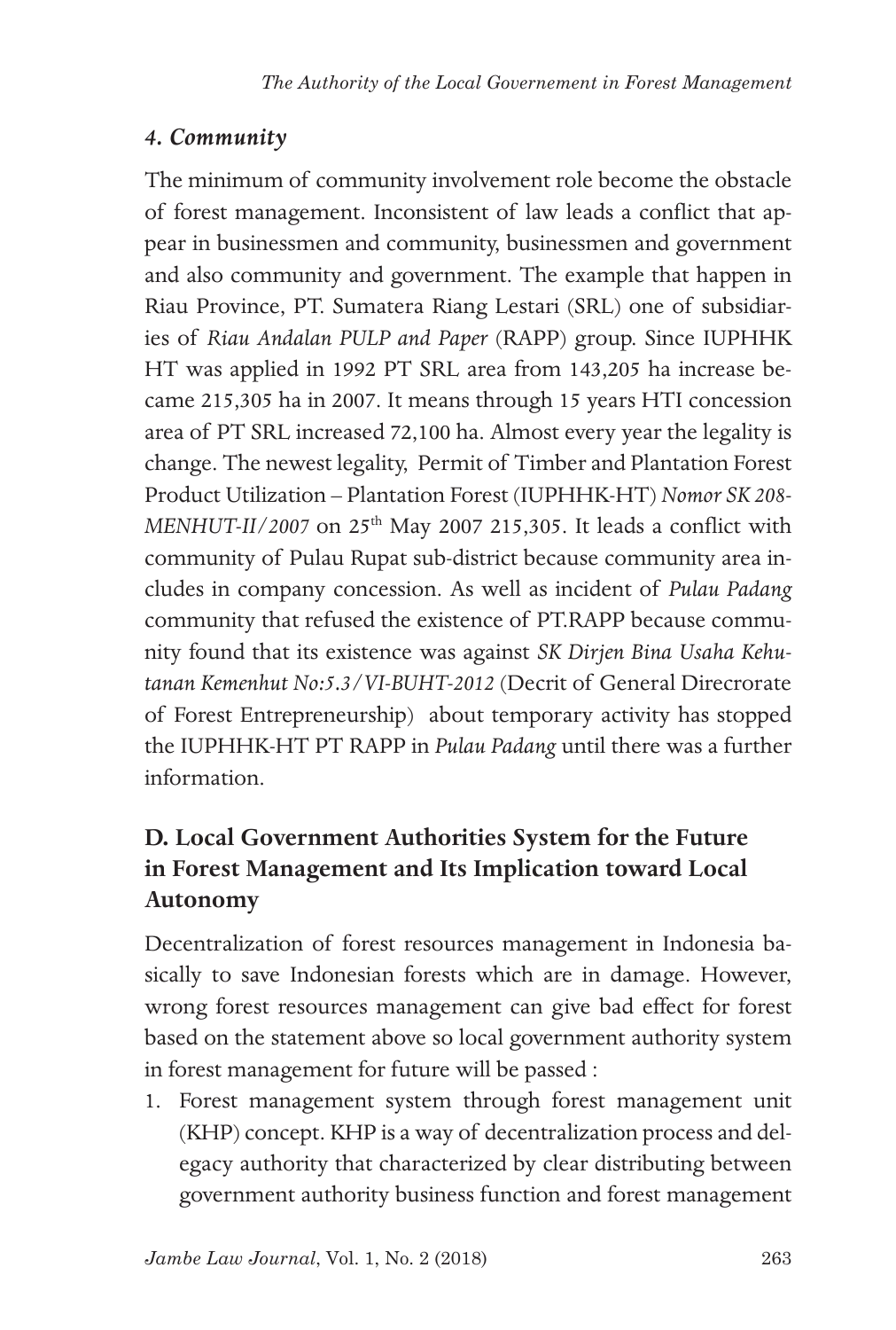operational event.19 In it development KPH there are so many obstacle that experienced by KPH especially from local that caused by decentralization of local autonomy. Beside that, need regulation reformation that was supported by many business layers, even central government, local government, third party as well as local community which is still needed for KPH development.

Ineffective of management system will lead high deforestation level which leads smallest unit of management system inception that already stated by *UU No 41 Tahun 1999 Pasal 10, 12, dan Pasal 17 Ayat (1).*

2. Community role system

Based on the Law Number 41/1999 about Forestry that open a chance to do well forest management system in Indonesia. The information access for community are given a legal foundation that is Article 68 Paragraph 2 Point B that state if community can: "knowing forest planning purposes, forest product utilization and forestry information". Community chance for their participation also be regulated in Article *70* Paragraph 3 that state if "in order to increase community role and local government can be helped by forest observer forum".

Unfortunately, if the implementation always becoming a difficult bureaucracy process. One of the difficult challenges in forestry context is certainty related to land and area that manage by community who leave around the forest. The implication of forest management toward local autonomy shows a dynamic changing, laws that regulate local government after reformation seems 1998 until now successively are the Law Number 22 / 1999 about local government was changed by the Law Number 32 / 2004 about local government and was change by the Law Number 23 / 2014 about local government which apply a forest management authority friction decentralization into centralization.

<sup>19</sup> Ridzky, Sigit, www.mongabai.co.id , 2014, accessed 20 August 2018.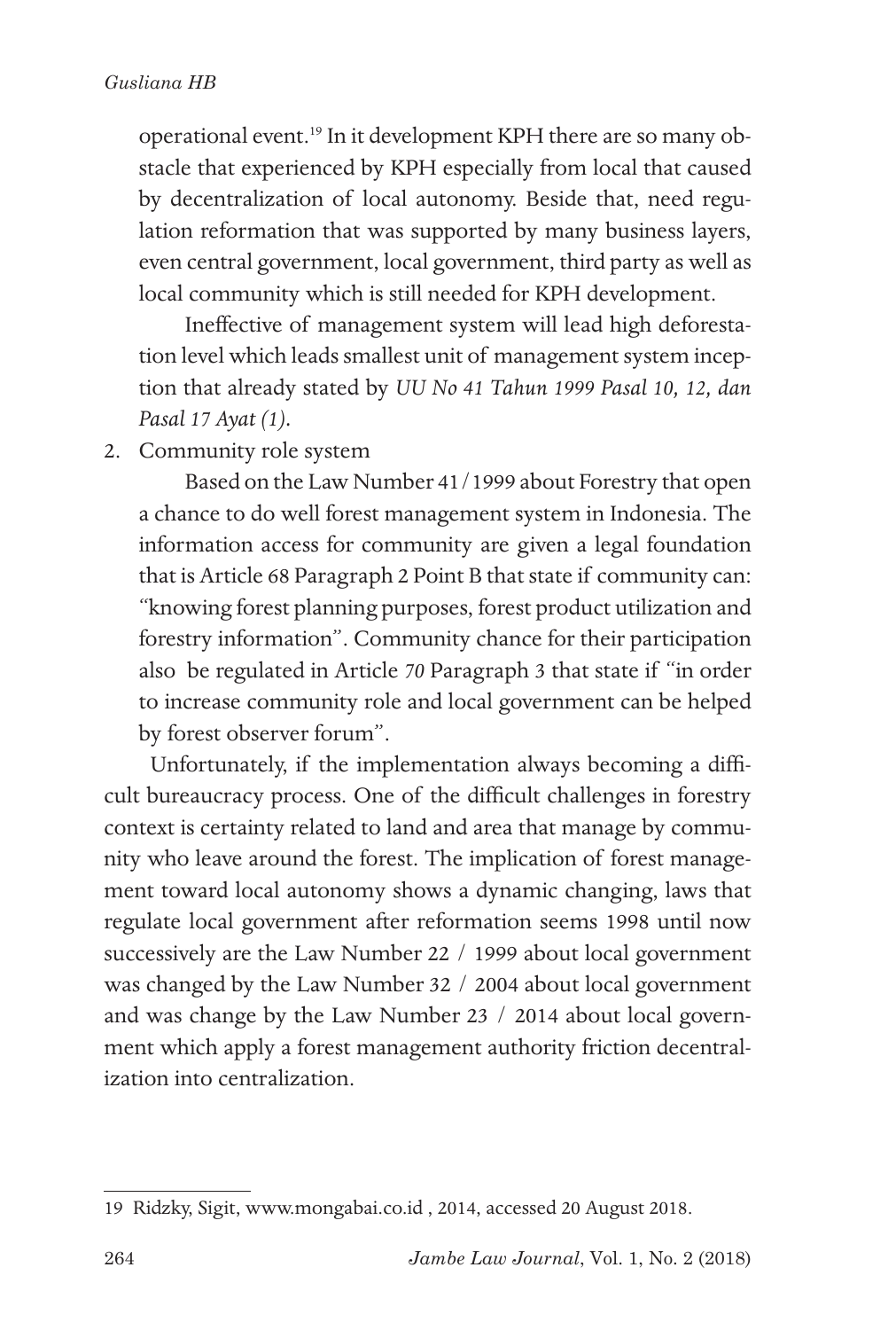#### **E. Conclusion**

The authority of local government in forest management in the Riau Province has not been running as yet so far, because there is deviation in it, that caused by functionaries as well as individual community around of the forest area. Forest management by the regency government is still far from the principles of well government management, transparency, participation, accountability, and professional.

The obstacle for local government in forest management authority in Riau Province regarded with are among others: first, law and regulation; second, permission instrument and supervision, third, law enforcer, fourth, community. Local government authorities system for the future in forest management and Its Implication toward Local Autonomy can be done by first, forest management system through forest management unit (KPH) concept, second, community role system that involve local community broadly in planning maintaining, managing, decision making, implementing, and supervising. The implication of forest management toward local autonomy show a dynamic changing, authority friction in forest management that from decentralization became centralization.

There is a authority distribution based on decentralization principles clearly between regency government, province government, and central government in forest management in order to certainty law in everlasting forest management. Maximization role and job of Forest Management Unit (KPH) in Riau Province related to forest management. Community role are very important for forest management and also supervisor toward government policy in forestry.

## **Bibliography**

- Abdul Kadir Muhammad, 2004, *Hukum dan Penelitian Hukum*, Citra Aditya Bakti, Bandung.
- Arnita*,* 2013, *Pengelolaan Hutan dalam Rangka Otonomi Daerah oleh Pemerintah Aceh Utara*, Kanun Jurnal Ilmu Hukum No. 59 Tahun XV (April 2013)

Bernadinus Steni, 2016, Membedah Undang-Undang Pemerintahan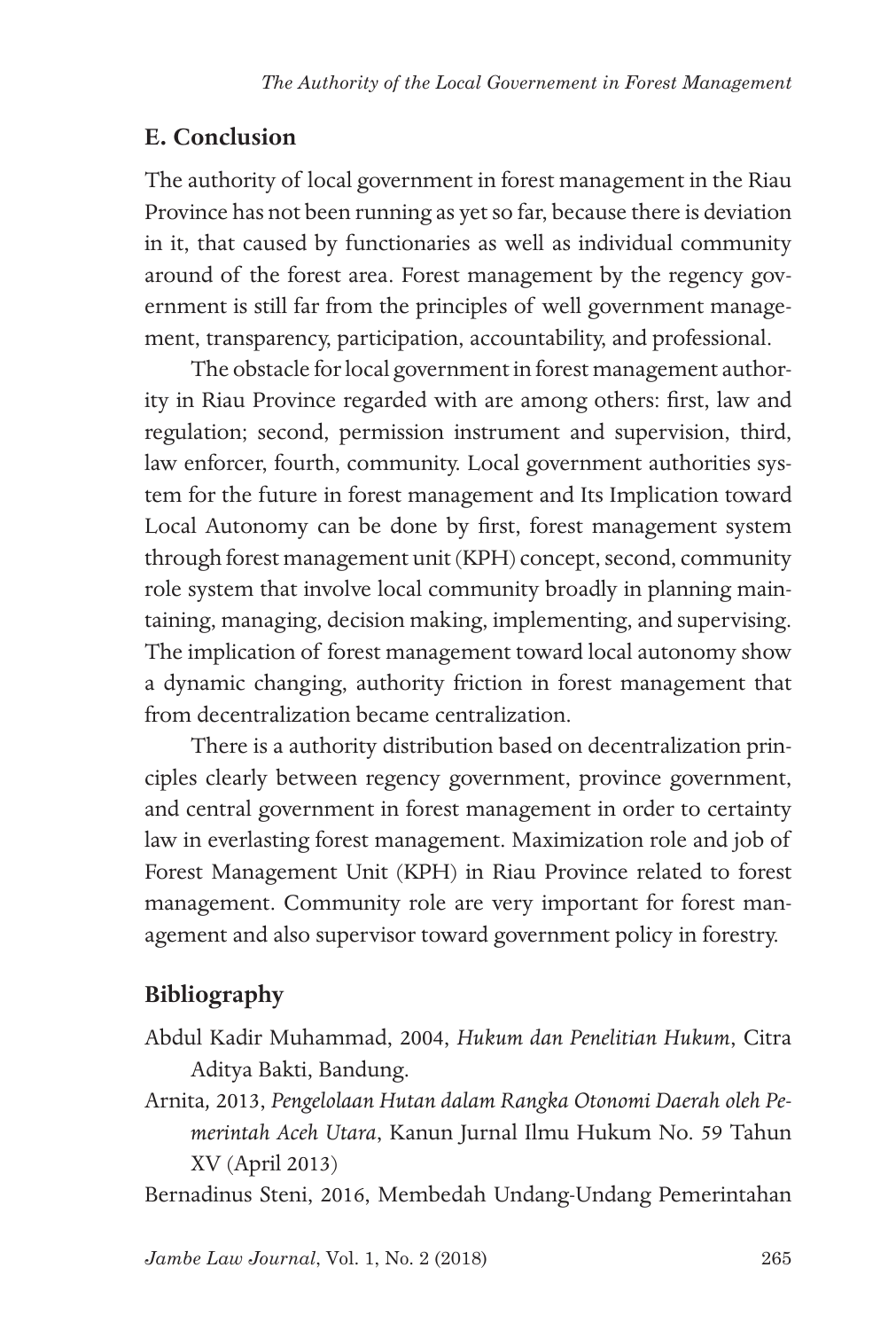Daerah yang Baru, Apa yang Baru dalam Pembagian Urusan dan Kewenangan Pusat-Daerah di Bidang Sumber Daya Alam, Institut Penelitain Inovasi Bumi (INOBU)

- Direktorat Inventarisasi dan Pemantauan Sumber Daya Hutan, Direktorat Jenderal Planologi Kehutanan dan Tata Lingkungan Kementerian Lingkungan Hidup dan Kehutanan Tahun 2015, *Deforestasi Indonesia Tahun 2013-2014*, diterbitkan oleh Kementerian Lingkungan Hidup dan Kehutanan Tahun 2015.
- Ishaq, 2017, *Metode Penelitian Hukum, Penulisan Skripsi, Tesis serta Disertasi*, Alfabeta, Bandung.
- Iskandar, 2015, *Hukum Kehutanan, Prinsip Hukum Pelestarian Fungsi Lingkungan Hidup dalam Kebijakan Pengelolaan Kawasan Hutan Berkelanjutan*, Mandar Maju, Bandung.
- Jaringan Kerja Penyelamat Hutan Riau (Jikalahari) dalam 14 Tahun Melawan Monopoli Pengusaha Hutan dan Lahan, *Catatan Hitam Tata Kelola Hutan dan Lahan di Riau 2002-2016*, Pekanbaru, 2016
- Jaringan Kerja Penyelamat Hutan Riau, 2008, *Menghentikan Deforestasi Hutan Alam di Kawasan Hutan Produksi*, *(Studi Kasus Kebijakan Gubernur Riau terhadap pemberian Rencana Kerja Tahunan (RKT) dan Bagan Kerja (BK) pada sejumlah Hutan Tanaman Industri Tahun 2004)*.
- Jonaedi Efendi dan Johnny Ibrahim, 2018, *Metode Penelitian Hukum Normatif dan Empiris*, Prenadamedia Group, Jakarta.
- Laporan Tahunan (Annual Report) KPK 2017, Demi Indonesia untuk Indonesia, Jakarta.
- Raflis, 2011, *Menyerahkan Hutan ke Pangkuan Modal*, *studi kasus Provinsi Riau*, Wacana Penataan Ruang dan Pengelolaan Sumberdaya, Jurnal Ilmu Sosial Transformatif, edisi 26 Tahun XIII 2011, Penerbit Insist, Yogyakarta.
- Salim H.S., 2013, *Dasar-dasar Hukum Kehutanan*, Edisi Revisi, Sinar Grafika, Jakarta.
- Sudi Fahmi, 2010, *Konsistensi Hukum antara Pemerintahan Pusat dan Daerah, Studi atas Pelaksanaan Desentralisasi dalam Bidang Kehutanan*, Diterbitkan atas Hibah Pemerintahan Provinsi Riau Tahun 2009-2010, Penebit Total Media, Yogyakarta.